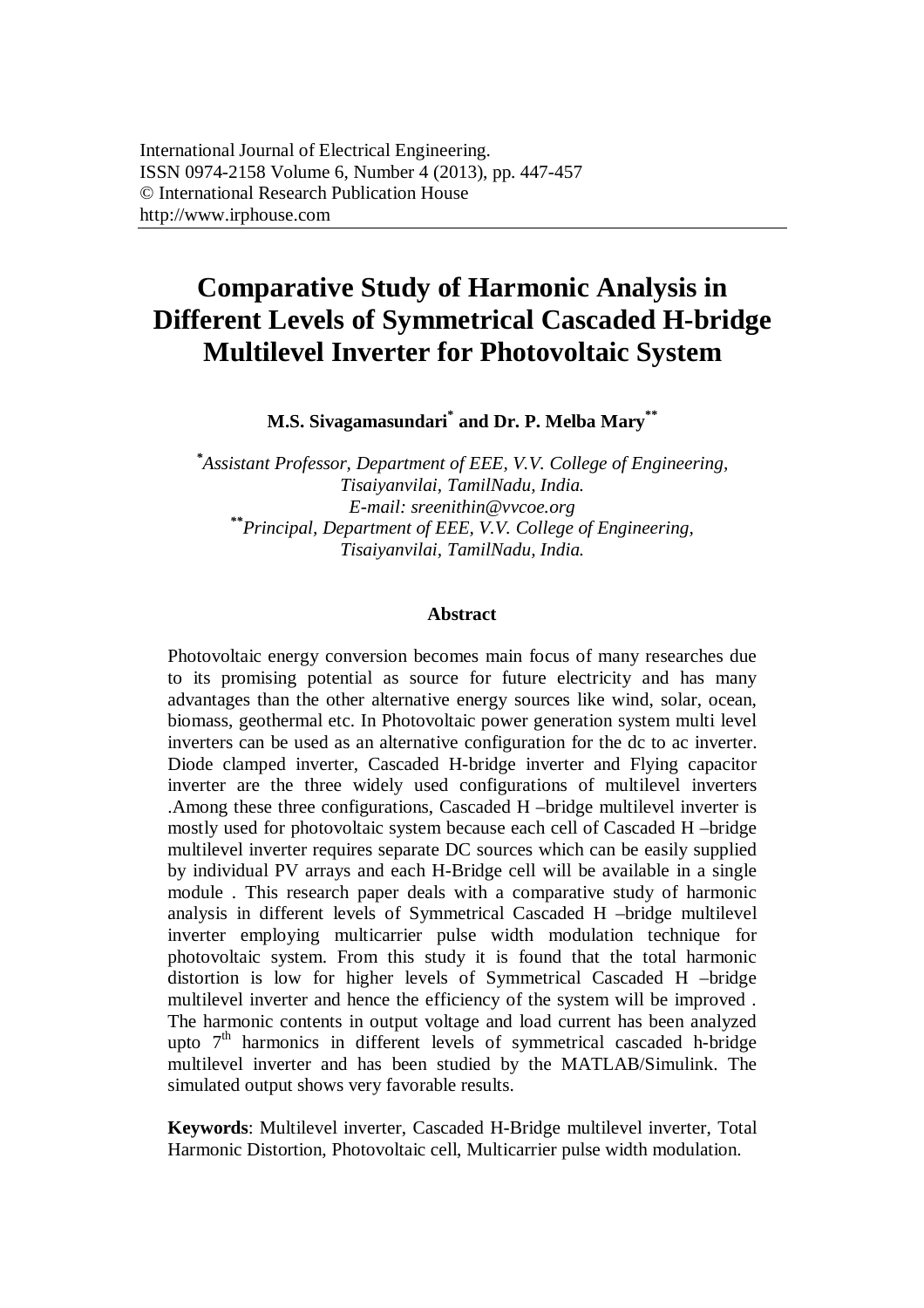# **Introduction**

The demand for renewable energy has increased significantly over the years because of shortage of fossil fuels and greenhouse effect. Among various types of renewable energy sources, solar energy and wind energy have become very popular and demanding due to advancement in power electronics techniques. Photo-Voltaic (PV) sources are used today in many applications as they have the advantages of being maintenance and pollution free. Solar-electric-energy demand has grown consistently by 20%–25% per annum over the past 20 years, which is mainly due to the decreasing costs and prices. This decline has been driven by the following factors: 1) an increasing efficiency of solar cells 2) manufacturing technology improvements and 3) economics of scale [1].

Multilevel inverter, which is the heart of a PV system, is used to convert dc power obtained from PV modules into ac power to be fed into the grid. Improving the output waveform of the inverter reduces its respective harmonic content and, hence, the size of the filter used and the level of electromagnetic interference (EMI) generated by switching operation of the inverter. In recent years, multilevel inverters have become more attractive for researchers and manufacturers due to their advantages over conventional three-level inverters. They offer improved output waveforms, smaller filter size, lower EMI and lower total harmonic distortion (THD) [2].

The three common topologies for multilevel inverters are as follows: 1) Diode clamped (neutral clamped), 2) Capacitor clamped (flying capacitors), 3) Cascaded Hbridge inverter but the one considered in this paper is the symmetrical Cascaded hbridge multilevel inverter. This topology has many advantages not only in terms of its simple structure but also allows the use of a single dc source as the first dc source with the remaining  $(n-1)$  dc sources being capacitors [3]. The voltage regulation of the capacitor is the key issue and this is achieved by the switching state redundancy of the proposed modulation strategy. This scheme also provides the ability to produce higher voltages at higher speeds with low switching losses and high conversion efficiency.

A cascaded multilevel inverter may have more potential than others since input SDCS (Photovoltaic and Fuel cell) could be naturally interfaced to the multilevel inverter to provide higher output voltages: this may offer a high transformer less multilevel inverter in a grid connected application. Moreover, a cascaded configuration would provide a possibility to connect a higher SDCS (> 600 VDC) for getting higher output voltages which do not exceed the 600 VDC to ground as NEC limits. The cascaded multilevel control method is very easy when compared to other multilevel inverter because it doesn't require any clamping diode and flying capacitor. [4]

The diode-clamped inverter (neutral-point clamped), capacitor-clamped (flying capacitor) requiring only one dc source and the cascaded bridge inverter requiring separate dc sources. The latter characteristic, which is a drawback when a single dc source is available, becomes a very attractive feature in the case of PV systems, because solar cells can be assembled in a number of separate generators. In this way, they satisfy the requirements of the CHB-MLI, obtaining additional advantages such as a possible elimination of the dc/dc booster (needed in order to adapt voltage levels), a significant reduction of the power drops caused by sun darkening (usually, it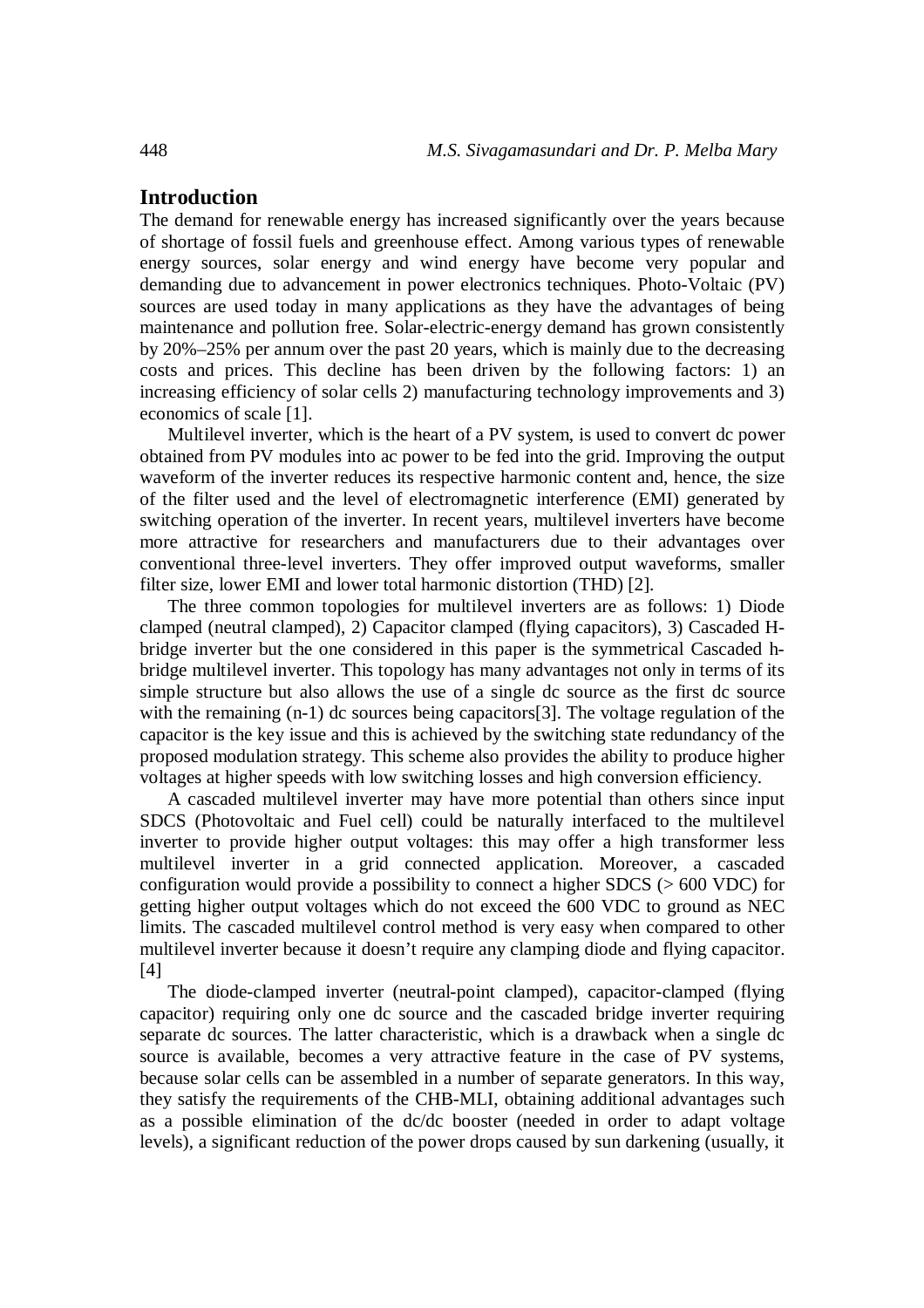influences only a fraction of the overall PV field), and, therefore, a potential increase of efficiency and reliability.[5].

Performance of the multilevel inverter (such as THD) is mainly decided by the modulation strategies. For the cascaded multilevel inverter there are several well known pulse width modulation strategies. [6]. Compared to the conventional method, the proposed method is subjected to a new modulation scheme adopting the multicarrier pulse width modulation concept which uses multiple modulating signals with a single carrier reduces the total harmonic distortion .[7]

This research paper deals with a comparative study of harmonic analysis in different levels of Symmetrical Cascaded H –bridge multilevel inverter employing multicarrier pulse width modulation technique for photovoltaic system. From this study it is found that the total harmonic distortion is low for higher levels of Symmetrical Cascaded H –bridge multilevel inverter and hence the efficiency of the system will be improved . The harmonic contents in output voltage and load current has been analyzed upto 7<sup>th</sup> harmonics in different levels of symmetrical cascaded hbridge multilevel inverter and has been studied by the MATLAB/Simulink

## **Photovoltaic System**

A Photovoltaic (PV) system directly converts solar energy into electrical energy. The basic device of a PV system is the PV cell. Cells may be grouped to form arrays . The voltage and current available at the terminals of a PV device may directly feed small loads such as lighting systems and DC motors or connect to a grid by using proper energy conversion devices. This photovoltaic system consists of main parts such as PV module, charger, battery, inverter and load.[8]

#### **Equivalent model**

A Photovoltaic cell is a device used to convert solar radiation directly into electricity. It consists of two or more thin layers of semiconducting material, most commonly silicon. When the silicon is exposed to light, electrical charges are generated.



**Figure 1**: Single PV cell model.

A PV cell is usually represented by an electrical equivalent one-diode model shown in Figure 1.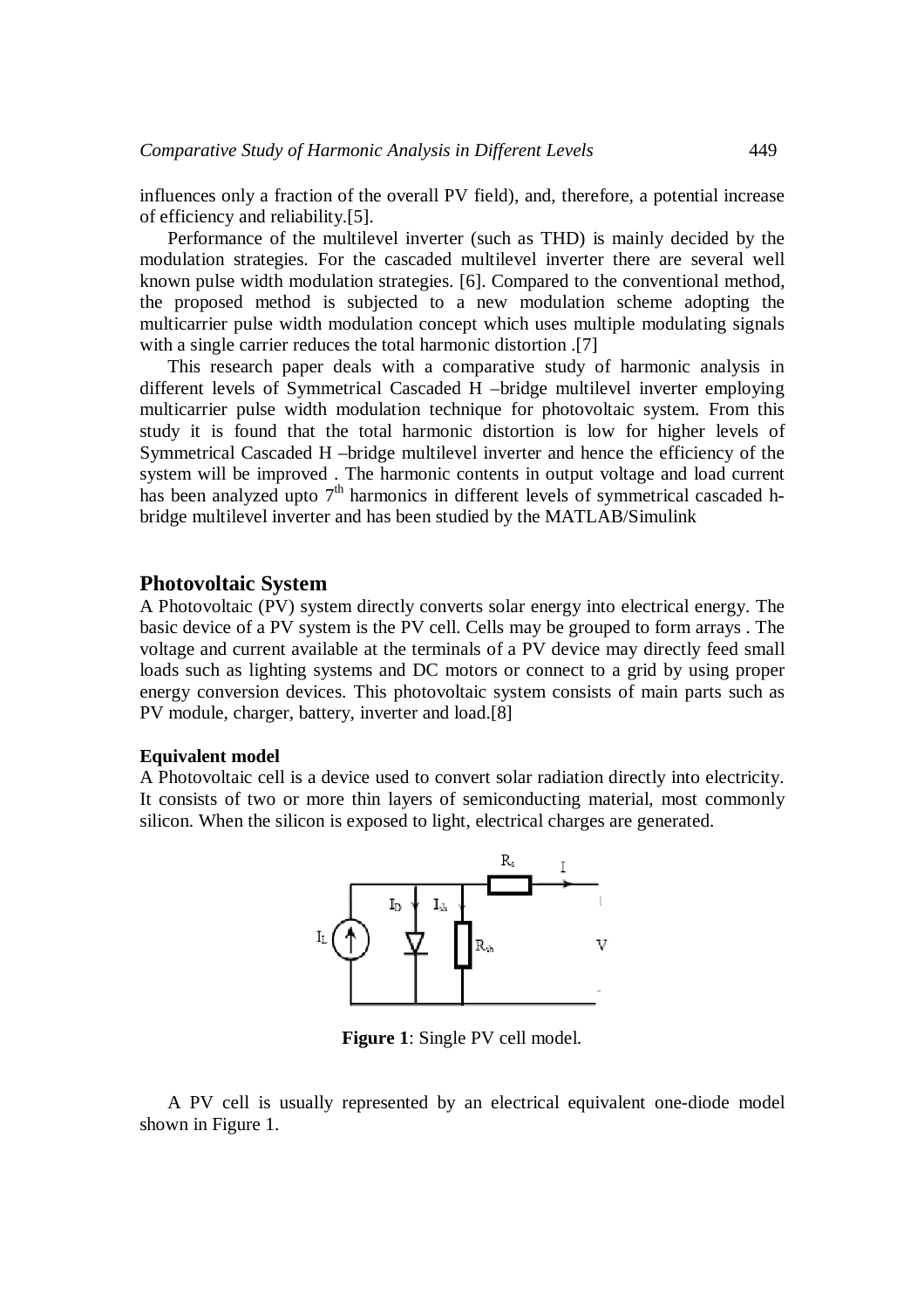The model contains a current source, one diode, internal shunt resistance and a series resistance which represents the resistance inside each cell. The net current is the difference between the photo current and the normal diode current is given by the equation.[9].  $\sim$   $\sim$ 

$$
ID = IO [e^{\frac{q(V + IRS}{RT}} - 1]
$$
  
\n
$$
I = I_L - I_O[e^{\frac{q(V + IRS}{RT}} - 1] - \frac{V + IRS}{Rsh}
$$
\n(2)

where

I is the cell current (A). q is the charge of electron (coul). K is the Boltzmann's constant  $(i/K)$ . T is the cell temperature (K).  $I_L$  is the photo current (A). Io is the diode saturation current.(A)

Rs , Rsh are cell series and shunt resistances (ohms). V is the cell output voltage (V).

## **Cascaded H-bridge Multilevel Inverter**



**Figure 2**: Single Phase n - level Structure of Cascaded H-Bridge Inverter for pv applications.

Figure 6. shows the Single Phase n - level Structure of Cascaded H-Bridge Inverter for pv applications, consisting of *k* dc generators and *k* cascaded H-bridges arranged in a single-phase multilevel inverter topology. Each dc generator consists of PV cell arrays connected in series and in parallel, thus obtaining the desired output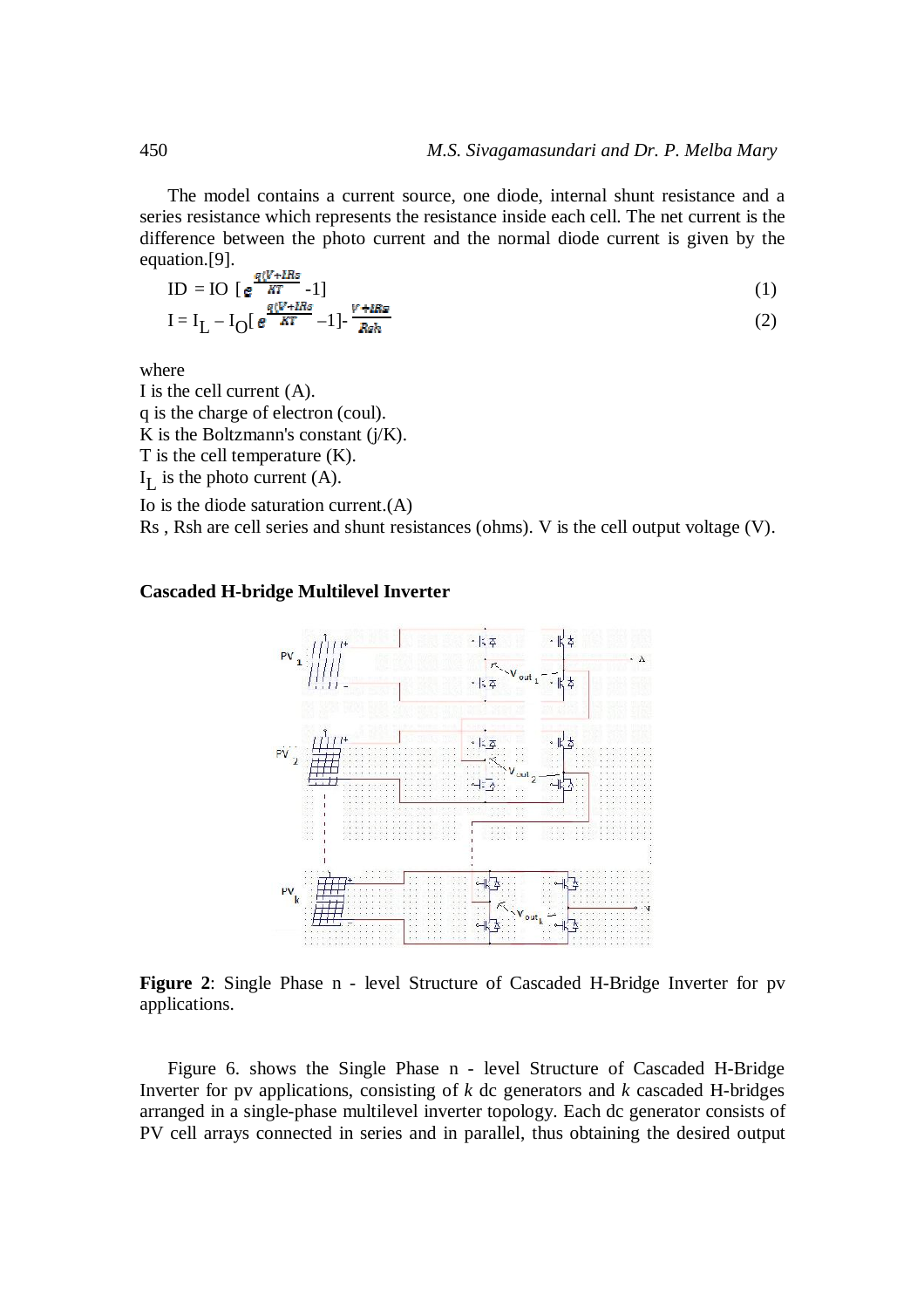voltage and current. Hbridges basically consist of four metal oxide semiconductor field-effect transistors (MOSFETs) embedding an antiparallel diode and a driver circuit. The number *k* of H-bridges depends on the number  $n = 2k+1$  of desired levels, which has to be chosen by taking into account both the available PV fields and design considerations.[10] The circuit has many advantages like simple, modular, improved waveform which results in reduced total harmonic distortion. The Cascaded h-bridge multi-level inverter circuit provides high quality output when the number of levels in the output increases and also this reduces the filter components size and cost.[11].



**Figure 3**: Output phase voltage waveform of an n-level cascaded h-bridge inverter.

Figure.3 shows the output phase voltage waveform for an n-level cascaded Hbridge inverter. The phase voltage  $v_{an} = v_{a1} + v_{a2} + v_{a3} + v_{a4} + v_{a5}$ .

For a stepped waveform such as the one depicted in Figure 3 with s steps, the Fourier Transform for this waveform follows [12]:

V (ωt) = ( ) Σ [cos (*n* θ1)+ cos (*n* θ2)+--------+ cos (*n* θn)] ………………

where  $n = 1, 3, 5, 7$ .

The conducting angles,  $\theta_1$ ,  $\theta_2$ , ...,  $\theta_8$ , can be chosen such that the voltage total harmonic distortion is a minimum. Generally, these angles are chosen so that predominant lower frequency harmonics, 5th, 7th, 11th, and 13<sup>th</sup>, harmonics are eliminated.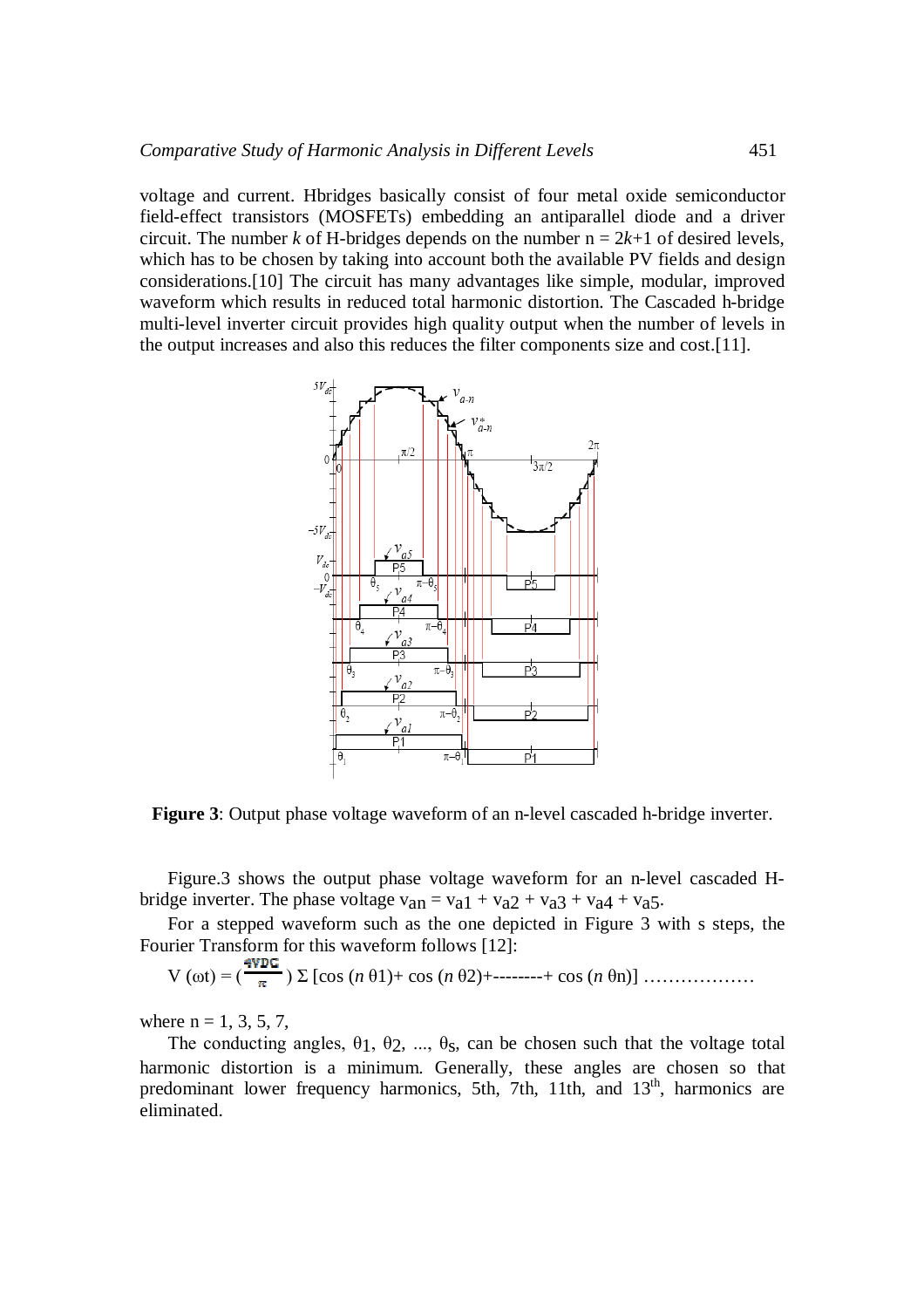#### **Multicarrier PWM Technique**

Several modulation strategies have been developed for multilevel inverters. The most commonly used is the multi carrier PWM technique. The principle of the multicarrier PWM is based on a comparison of a sinusoidal reference waveform with triangular carrier waveforms. m-1 carriers are required to generate m levels. The carriers are in continuous bands around the reference zero. They have the same amplitude Ac and the same frequency fc. The sine reference waveform has a frequency fr and Ar is the peak to peak value of the reference waveform. At each instant, the result of the comparison is 1 if the triangular carrier is greater than the reference signal and 0 otherwise. The output of the modulator is the sum of the different comparisons which represents the voltage level. The strategy is therefore characterized by the two following parameters called amplitude modulation index ma and frequency modulation index mf . [13]

Frequency modulation ratio is defined as the ratio of carrier frequency and modulating frequency.

Amplitude modulation ratio is defined as the ratio of amplitude of modulating signal and amplitude of carrier signal.<sup>[14]</sup>

Using this technique THD value can be reduced with reduction in output voltage.

## **Simulation Results**

In this paper, the simulation model is developed with MATLAB/SIMULINK. The simulation results of the proposed cascaded h-bridge eleven level inverter is shown in figure.4 and the switching scheme is shown in figure.5



**Figure 4**: Proposed cascaded h-bridge multilevel inverter topology.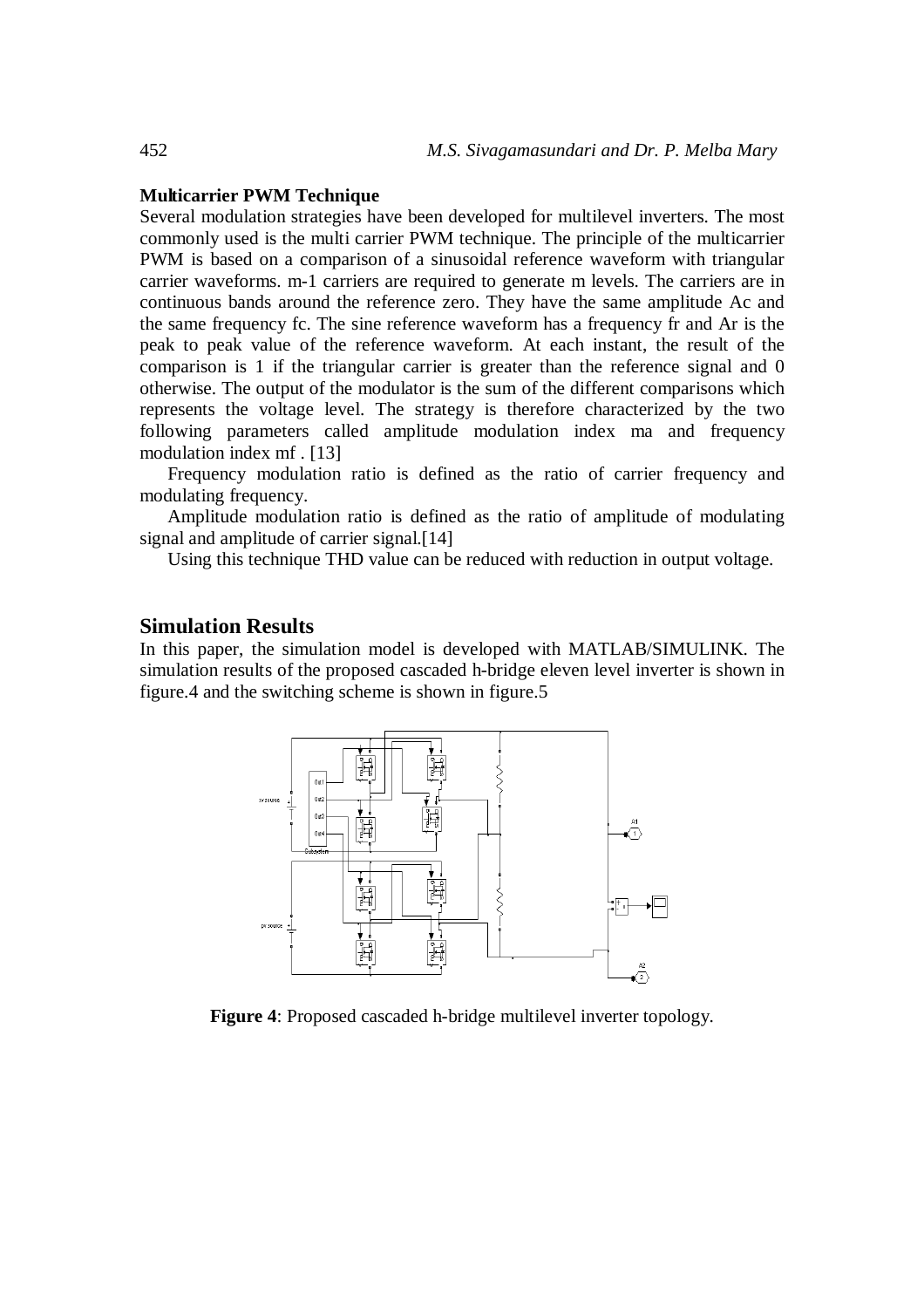

**Figure 5**: Switching scheme.



**Figure 6**: FFT Analysis for five level inverter.



Figure 7: FFT Analysis for seven level inverter.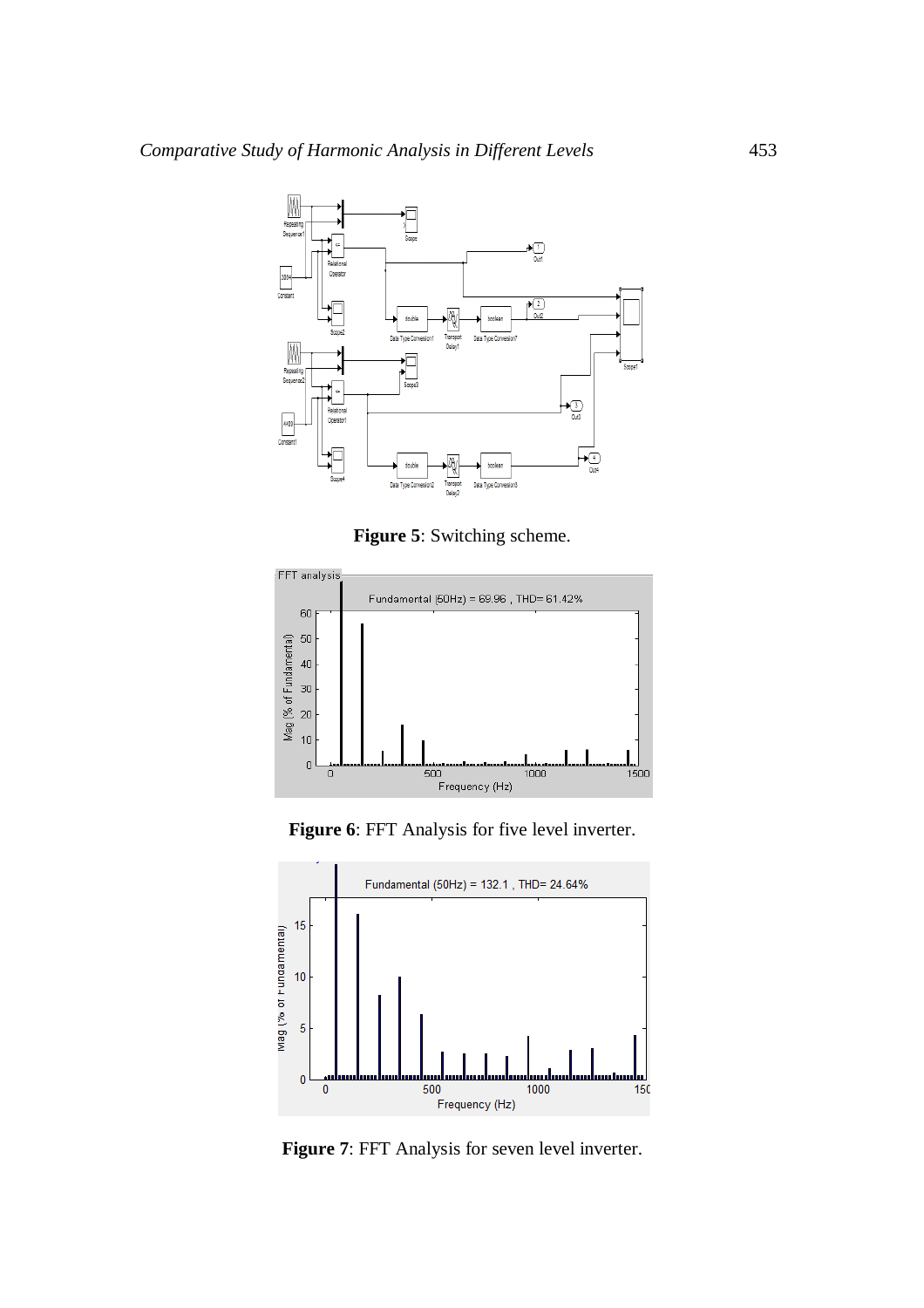

**Figure 8**: FFT Analysis for nine level inverter.



**Figure 9**: FFT Analysis for eleven level inverter.

**Table 1**: Harmonics in output voltage for different levels of symmetrical cascaded hbridge multilevel inverter.

|    |       | Levels   THD%   Harmonic Contents(%) |      |      |
|----|-------|--------------------------------------|------|------|
|    |       | 3rd                                  | 5th  | 7th  |
| 5  | 61.42 | 1.11                                 | 0.18 | 0.02 |
|    | 24.64 | 1.80                                 | 0.19 | 0.28 |
| 9  | 20.75 | 2.22                                 | 0.20 | 0.47 |
| 11 | 11.10 | 1.15                                 | 1.40 | 1.25 |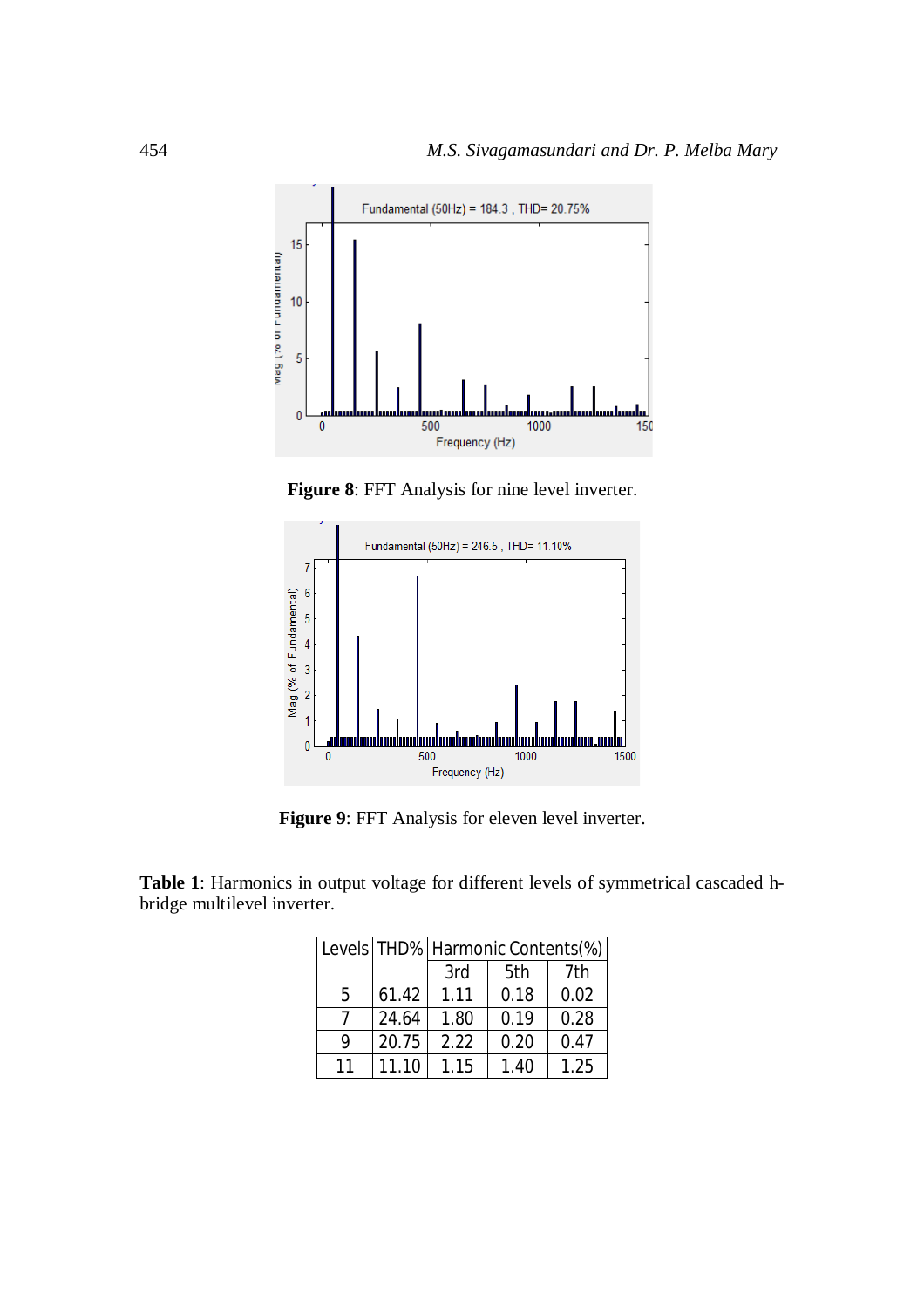|    |      | Levels   THD%   Harmonic Contents(%) |      |      |
|----|------|--------------------------------------|------|------|
|    |      | 3rd                                  | 5th  | 7th  |
| 5  | 5.42 | 0.88                                 | 0.12 | 0.02 |
|    | 4.73 | 1.45                                 | 0.13 | 0.15 |
| Q  | 3.65 | 2.09                                 | 0.14 | 0.29 |
| 11 | 3.02 | 1.12                                 | 1.11 | 0.38 |

**Table 2**: Harmonics in load current for different levels of symmetrical cascaded hbridge multilevel inverter.

|  | Table 3: Symmetrical Topology. |  |
|--|--------------------------------|--|
|--|--------------------------------|--|

| Levels   DC Sources   Bridges   Switches   THD% |    |       |
|-------------------------------------------------|----|-------|
|                                                 |    | 61.42 |
|                                                 | 12 | 24.64 |
|                                                 | 16 | 20.75 |
|                                                 | 20 | 11.10 |

The proposed circuit needs independent dc source which is supplied from photovoltaic cell. For each of the H-bridges in the Cascaded multilevel inverter, 50V photovoltaic power source is used. The switching device used is 400V, 10A MOSFET. Figure.6 ,7,8 and 9 shows the FFT analysis for five level, seven level, nine level and eleven level inverter. Here load is taken as R load and a comparative study of harmonic analysis is done from  $5<sup>th</sup>$  level to  $11<sup>th</sup>$  level for output voltage and load current are shown in table.1 and table.2. Table.3 shows the symmetrical topology of various levels.

From the above simulated analysis it is found that the total harmonic distortion of the system will be reduced by increasing the number of levels in the output waveform and hence the efficiency of the system will be improved .

# **Conclusion**

In the present work , this research focus on the comparative study of harmonic analysis in 5,7,9 and 11 levels of Symmetrical Cascaded H-Bridge Multilevel Inverter for photovoltaic power system. Multicarrier pwm technique is being used in this hbridge multilevel inverter topology. It has been found that the total harmonic distortion of the system will be reduced by increasing the number of levels .Hence we could achieve improved efficiency of the system. The harmonic contents has been analyzed upto  $7<sup>th</sup>$  harmonics in various levels of outputs and has been studied by the MATLAB/Simulink.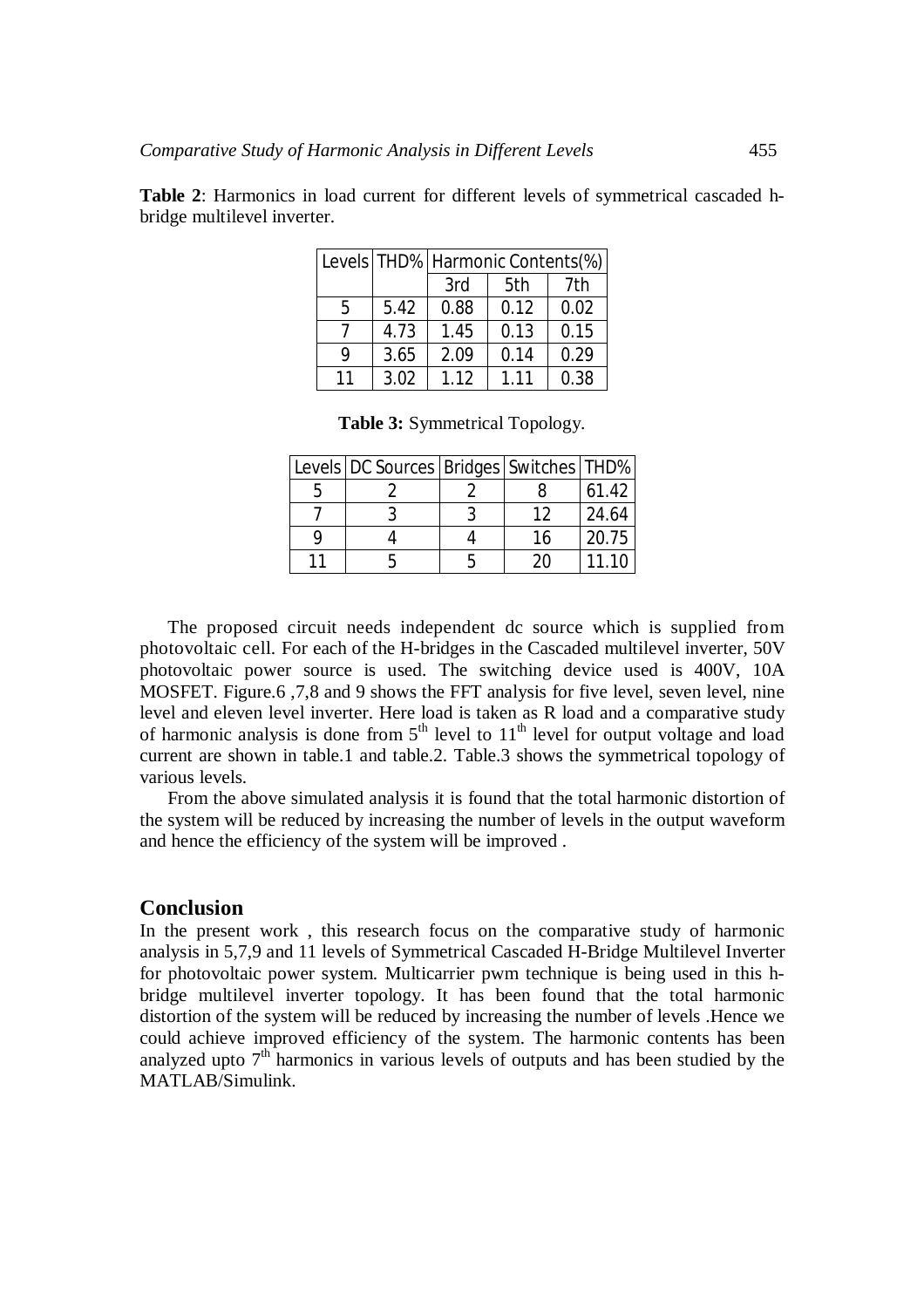# **References**

- [1] Juan Manuel Carrasco, Leopoldo Garcia Franquelo, 2006, "Power-Electronic Systems for the Grid Integration of Renewable Energy Sources: A Survey", *IEEE Transactions on Power Electronics,* Vol.53, No.4, pp 1002-1016.
- [2] Jeyraj Selvaraj and Nasrudin Rahim A,2009, "Multilevel Inverter for Grid-Connected PV System Employing Digital PI Controller", *IEEE Transactions on Power Electronics,* Vol.56, No.1, pp 149-158.
- [3] R.Seyezhai and B.L.Mathur,2010," Hybrid Multilevel Inverter using ISPWMTechnique for Fuel Cell Ap plicationsnternational Journal of Computer Applic ations 9(1):41–47.
- [4] R.Seyezhai and B.L.Mathur, 2008,"Harmonic evaluation of multicarrier PWM techniques for cascaded multi level inverter", in Proc. 2nd International Confer ence on ElectricalEngineering and its Applications, Algeria, ICEEA, 20-21 May 2008, pp. 3 - 8.
- [5] M.G.H.Aghdam, S.H.Fathi, G.B.Gharehpetian,2008, "Analysis of multicarrier PWM methods for asym metric multilevel inverter" in Proc.3rd IEEE Con ference on Industrial Electronics and Applications, ICIEA'08, pp.2057 -2062.
- [6] L. M. Tolbert, F. Z. Peng, T. G. Habetler, 1999,"Multilevel convertersfor large electric drives," IEEE Transactions on Industry Applications, vol. 35, no. 1, pp. 36-44.
- [7] Jose Rodriguez, Jin-Sheng Lai and Fang Zheng, 2002, "Multilevel Inverters: A survey of topologies, Control applications," IEEE transactions on Industrial Electronics, Vol.49, No. 4, pp. 724-738.
- [8] Penugonda V. V. N. M. Kumar, P. M. Kishore, R. K. Nema, 2013, "Simulation Of Cascaded H-Bridge Multilevel Inverters For PV Applications*" International Journal of ChemTech Research,*Vol.5, No.2, pp 918-924.
- [9] Jose Rodriguez, Jin-Sheng Lai and Fang Zheng, "Multilevel Inverters: A survey of topologies, Control applications," IEEE transactions on Industrial Electronics, Vol.49, No. 4, pp. 724- 738,August 2002.
- [10] F.T. Josh, Jovitha Jerome, and J. Arulwilson, 2013," Fuzzy Logic based nine level Inverter for photovoltaic systems*",European Journal of Scientific Research*,Vol.78 ,No.3, pp.522-533.
- [11] J. S. Lai and F. Z. Peng, 1995, "Multilevel converters—a new breed of power converters," in *Conf. Rec. IEEE-IAS Annu. Meeting,* pp.2348–2356.
- [12] L. M. Tolbert, F. Z. Peng, T. G. Habetler, 1999, "Multilevel converters for large electric drives," IEEE Transactions on Industry Applications, vol. 35, no. 1, pp. 36-44.
- [13] R.Seyezhai and B.L.Mathur,2008,"Harmonic evaluation of multicarrier PWM techniques for cascaded multi level inverter", in Proc. 2nd International Conference on Electrical Engineering and its Applications, Algeria, ICEEA 2008, 20-21 ,pp. 3 - 8.
- [14] M.G.H.Aghdam, S.H.Fathi, G.B.Gharehpetian, 2008,"Analysis of multicarrier PWM methods for asymmetric multilevel inverter" in Proc. 3rd IEEE